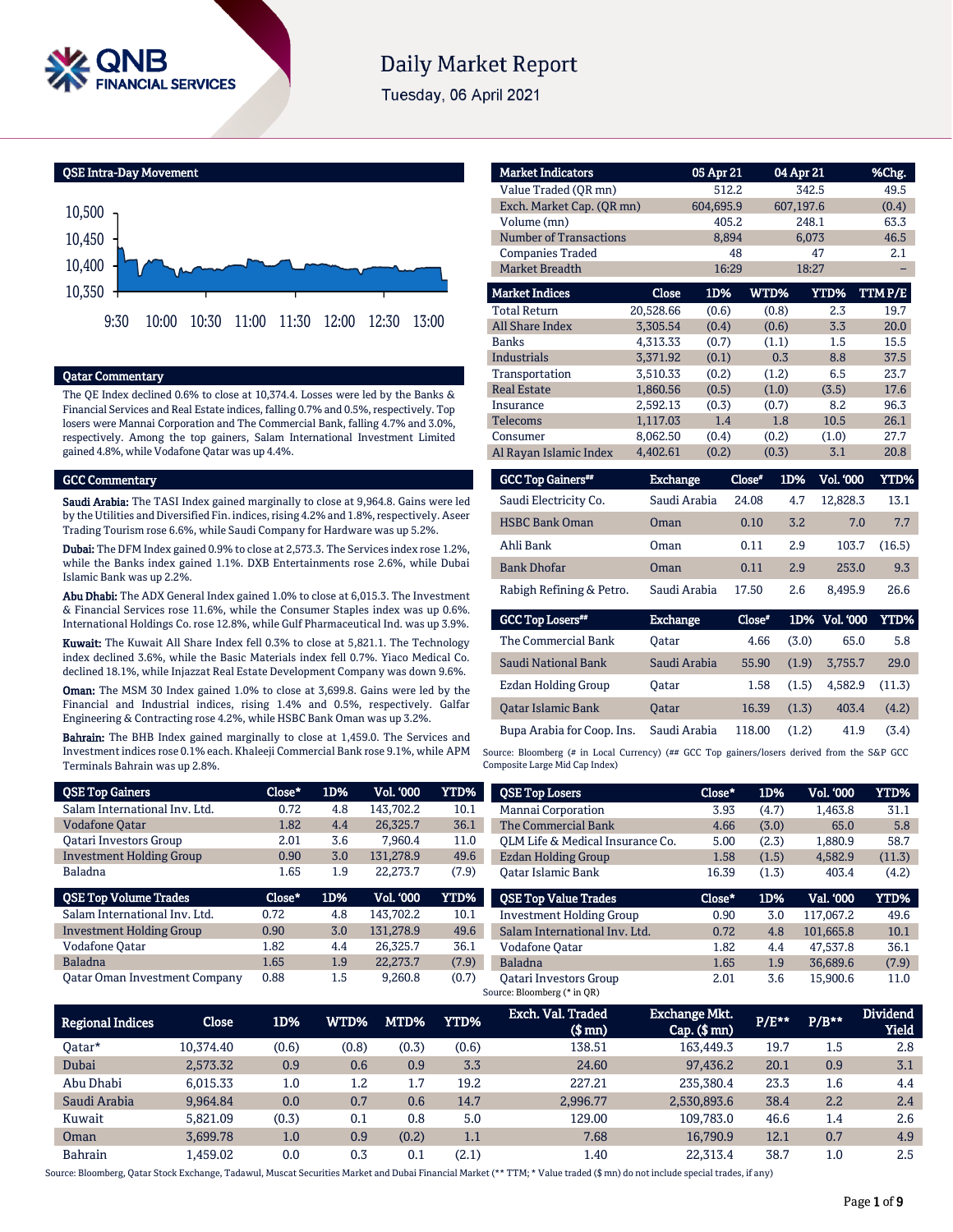# Qatar Market Commentary

- The QE Index declined 0.6% to close at 10,374.4. The Banks & Financial Services and Real Estate indices led the losses. The index fell on the back of selling pressure from Qatari and Foreign shareholders despite buying support from GCC and Arab shareholders.
- Mannai Corporation and The Commercial Bank were the top losers, falling 4.7% and 3.0%, respectively. Among the top gainers, Salam International Investment Limited gained 4.8%, while Vodafone Qatar was up 4.4%.
- Volume of shares traded on Monday rose by 63.3% to 405.2mn from 248.1mn on Sunday. Further, as compared to the 30-day moving average of 253.1mn, volume for the day was 60.1% higher. Salam International Investment Limited and Investment Holding Group were the most active stocks, contributing 35.5% and 32.4% to the total volume, respectively.

| <b>Overall Activity</b>        | Buy %* | Sell %* | Net (QR)        |
|--------------------------------|--------|---------|-----------------|
| Oatari Individuals             | 61.16% | 60.90%  | 1,317,831.7     |
| <b>Oatari Institutions</b>     | 9.41%  | 10.29%  | (4,495,095.6)   |
| Oatari                         | 70.57% | 71.19%  | (3, 177, 263.9) |
| <b>GCC</b> Individuals         | 0.87%  | 2.25%   | (7,076,993.2)   |
| <b>GCC</b> Institutions        | 3.29%  | 1.00%   | 11,723,762.0    |
| GCC                            | 4.16%  | 3.25%   | 4,646,768.8     |
| Arab Individuals               | 19.55% | 16.70%  | 14,610,595.8    |
| <b>Arab Institutions</b>       | 0.03%  | 0.04%   | (33, 482.1)     |
| Arab                           | 19.58% | 16.73%  | 14,577,113.8    |
| <b>Foreigners Individuals</b>  | 4.55%  | 4.65%   | (517, 149.0)    |
| <b>Foreigners Institutions</b> | 1.15%  | 4.18%   | (15,529,469.7)  |
| <b>Foreigners</b>              | 5.69%  | 8.83%   | (16,046,618.7)  |

Source: Qatar Stock Exchange (\*as a % of traded value)

### Global Economic Data and Earnings Calendar

#### Global Economic Data

| <b>Date</b> | Market    | Source                          | Indicator                      | Period | Actual | <b>Consensus</b> | <b>Previous</b> |
|-------------|-----------|---------------------------------|--------------------------------|--------|--------|------------------|-----------------|
| 04/05       | US        | Markit                          | Markit US Services PMI         | Mar    | 60.4   | 60.2             | 60              |
| 04/05       | <b>US</b> | Markit                          | Markit US Composite PMI        | Mar    | 59.7   | -                | 59.1            |
| 04/05       | US        | Institute for Supply Management | <b>ISM Services Index</b>      | Mar    | 63.7   | 59               | 55.3            |
| 04/05       | Japan     | Markit                          | Jibun Bank Japan PMI Services  | Mar    | 48.3   | -                | 46.5            |
| 04/05       | Japan     | Markit                          | Jibun Bank Japan PMI Composite | Mar    | 49.9   | -                | 48.3            |
| 04/05       | India     | Markit                          | Markit India PMI Mfg           | Mar    | 55.4   | -                | 57.5            |

Source: Bloomberg (s.a. = seasonally adjusted; n.s.a. = non-seasonally adjusted; w.d.a. = working day adjusted)

#### Earnings Calendar

| <b>Tickers</b> | <b>Company Name</b>                          | Date of reporting 1Q2021 results | No. of days remaining | <b>Status</b> |
|----------------|----------------------------------------------|----------------------------------|-----------------------|---------------|
| <b>ONCD</b>    | <b>Qatar National Cement Company</b>         | 07-Apr-21                        |                       | Due           |
| <b>OIBK</b>    | <b>Qatar Islamic Bank</b>                    | 11-Apr-21                        | 5                     | Due           |
| <b>ONBK</b>    | <b>ONB</b> Group                             | 11-Apr-21                        | 5                     | Due           |
| QFBQ           | <b>Qatar First Bank</b>                      | 13-Apr-21                        | 7                     | Due           |
| <b>OFLS</b>    | <b>Oatar Fuel Company</b>                    | 14-Apr-21                        | 8                     | Due           |
| <b>MARK</b>    | Masraf Al Rayan                              | 19-Apr-21                        | 13                    | Due           |
| ABOK           | Ahli Bank                                    | 20-Apr-21                        | 14                    | Due           |
| <b>UDCD</b>    | <b>United Development Company</b>            | 21-Apr-21                        | 15                    | Due           |
| <b>OIGD</b>    | <b>Oatari Investors Group</b>                | 21-Apr-21                        | 15                    | Due           |
| <b>IGRD</b>    | <b>Investment Holding Group</b>              | 25-Apr-21                        | 19                    | Due           |
| <b>OEWS</b>    | <b>Qatar Electricity &amp; Water Company</b> | 25-Apr-21                        | 19                    | Due           |
| <b>DOHI</b>    | Doha Insurance Group                         | 28-Apr-21                        | 22                    | Due           |
| QISI           | <b>Qatar Islamic Insurance Group</b>         | 28-Apr-21                        | 22                    | Due           |
| <b>DHBK</b>    | Doha Bank                                    | 28-Apr-21                        | 22                    | Due           |

Source: QSE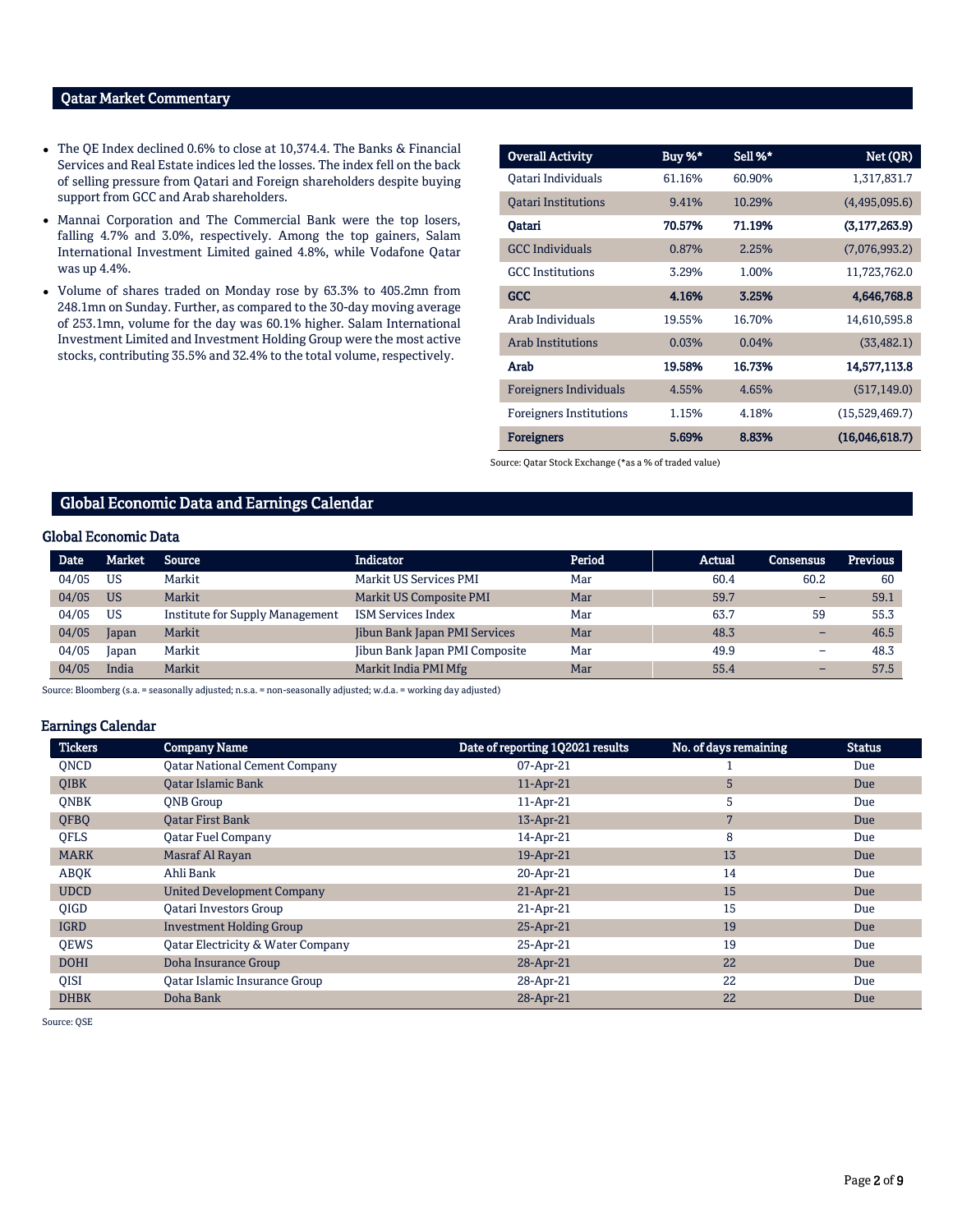# News

# Qatar

- ZHCD's AGM and EGM endorses items on its agenda Zad Holding Company (ZHCD) announced the results of the AGM and EGM, which were held on April 5, 2021. After hearing the Board of Directors report on the company performance during the year 2020 and the external auditors report on the financial year ended December 31, 2020, the following resolutions were passed:- ZHCD's AGM approved following resolutions: (1) Approved the financial report of the company for the year ended December 31 , 2020, (2) Approved the BOD recommendation for a distribution of cash dividends of 70% (QR0.70 per share) and 10% bonus shares for 2020, (3) Approved the Management Report on the Corporate Governance practices during the year 2020, (4) Absolved the members of the Board of Directors from the responsibility for the financial year ended December 31 , 2020 and approved their remunerations, (5) Approved the company procedures and criteria of board nominations and elections, and (6) Appointed KPMG as external auditor of the company for the year 2021. ZHCD's EGM approved following resolutions: - ZHCD's EGM approved the amendments in the company articles of association to increase the share capital by 10% in accordance with the AGM resolution to distribute 10% bonus shares. The EGM also delegated the Board of Directors to make the necessary changes on the articles of association according to its resolution. (QSE)
- AKHI to disclose its 1Q2021 financial results on April 28 Al Khaleej Takaful Insurance Company (AKHI) will disclose its financial statement for the period ending March 31, 2021 on April 28, 2021. (QSE)
- QISI's AGM endorses items on its agenda Qatar Islamic Insurance Group (QISI) announced the results of the AGM. The meeting was held on April 5, 2021 and the following resolutions were approved:  $-$  (1) Approval of the report of the Board of Directors for the year ended December 31, 2020, (2) Approval of the report of the Shari'ah Supervisory Board for the year ended December 31, 2020, (3) Approval of the report of the Independent Auditors for the year ended December 31, 2020, (4) Approval of the policyholders and shareholders' financial statements for the year ended December 31, 2020 and approved of the recommendation made by the Board of Directors to distribute cash dividends equaling 32.5% of the shares nominal value i.e. QR0.325 per share for the year ended December 31, 2020, (5) Absolving the Board of Directors of all responsibility and granting there remunerations for the financial year 2020, (6) Approved of the report of the Governance for the year 2020, and (7) Approved appointing M/S. Ernst & Young as the company's new Independent Auditors for the financial year 2021. (QSE)
- Baladna to hold its AGM on April 20 Baladna announced that the AGM will be held on April 20, 2021, at Power International Holding Tower (first floor) – Lusail. In case of not completing the legal quorum, the second meeting will be held on April 28, 2021, at Power International Holding Tower (first floor) – Lusail. Agenda for the  $AGM$ :  $- (1)$  To hear and discuss the report of the

Board of Directors on the activities and financial position of the company for the year ended December 31, 2020 and approve it. And discuss the company's future plan, (2) To hear and discuss the Statutory External Auditors' report for the year ended December 31, 2020 and approve it, (3) Discuss the company's balance sheet and profit & loss statements for the period ended December 31, 2020 and vote for approval, (4) Approve the Board of Directors' recommendation to distribute cash dividends to the shareholders at a rate of 5.3% of the nominal value of the shares for the year ended December 31, 2020, (5) Discharge the members of the Board of Directors from liability for the year ended December 31, 2020 and approve their remuneration, (6) Discharge the Statutory Auditor from liability for the year ended December 31, 2020, (7) Appoint the Statutory Auditor for the year 2021 and determine their remuneration, (8) Discuss and approve the company's Corporate Governance report. (QSE)

 QFBQ's AGM endorses items on its agenda; postpones its EGM to March 12 – Qatar First Bank (QFBQ) announced the results of its AGM, which was held on April 5, 2021. Since the quorum required to hold EGM was not achieved on the day, the EGM was adjourned to next Monday, April 12, 2021 at 3:30pm and shall be held via Zoom at the bank's headquarters in Doha, Qatar, in accordance with the published invitation sent to the shareholders in accordance with the applicable rules and regulations. Resolutions passed by QFBQ's AGM :– (1) The General Assembly approved the Chairman's report on the bank's activities and the financial position for the financial year ended December 31, 2020, and the bank's business plan for the year 2021, (2) The General Assembly approved the External Auditor's report on the bank's Financial Statements for the year ended December 31, 2020, (3) The General Assembly approved the bank's consolidated and audited financial statements, including the profits and losses report, and balance sheet, for the financial year ended December 31, 2020, (4) The General Assembly approved the bank's Annual Report for the financial year ended December 31, 2020, (5) The General Assembly approved the proposal of the Board of Directors not to distribute dividends and not to take optional reserves for the financial year ended December 31, 2020, (6) The General Assembly approved discharging members of the Board of Directors from any liability relating to their directorship duties and responsibilities for the financial year ended December 31, 2020 and approved the Board's recommendation not to award bonuses to the board members for the financial year ended December 31, 2020, (7) The General Assembly approved the bank's Corporate Governance Report for the year 2020 and the External Auditor's independent report on the effectiveness of the design, implementation, and operation of ICOFR and compliance with QFMA's corporate governance regulatory requirements, (8) The General Assembly approved all major transactions undertaken by the Bank during the financial year ended December 31, 2020, and (9) The General Assembly approved renewing the appointment of Ernst & Young as the Bank's auditors for the financial year 2021 and approved their fees as per the recommendation of the Board. (QSE)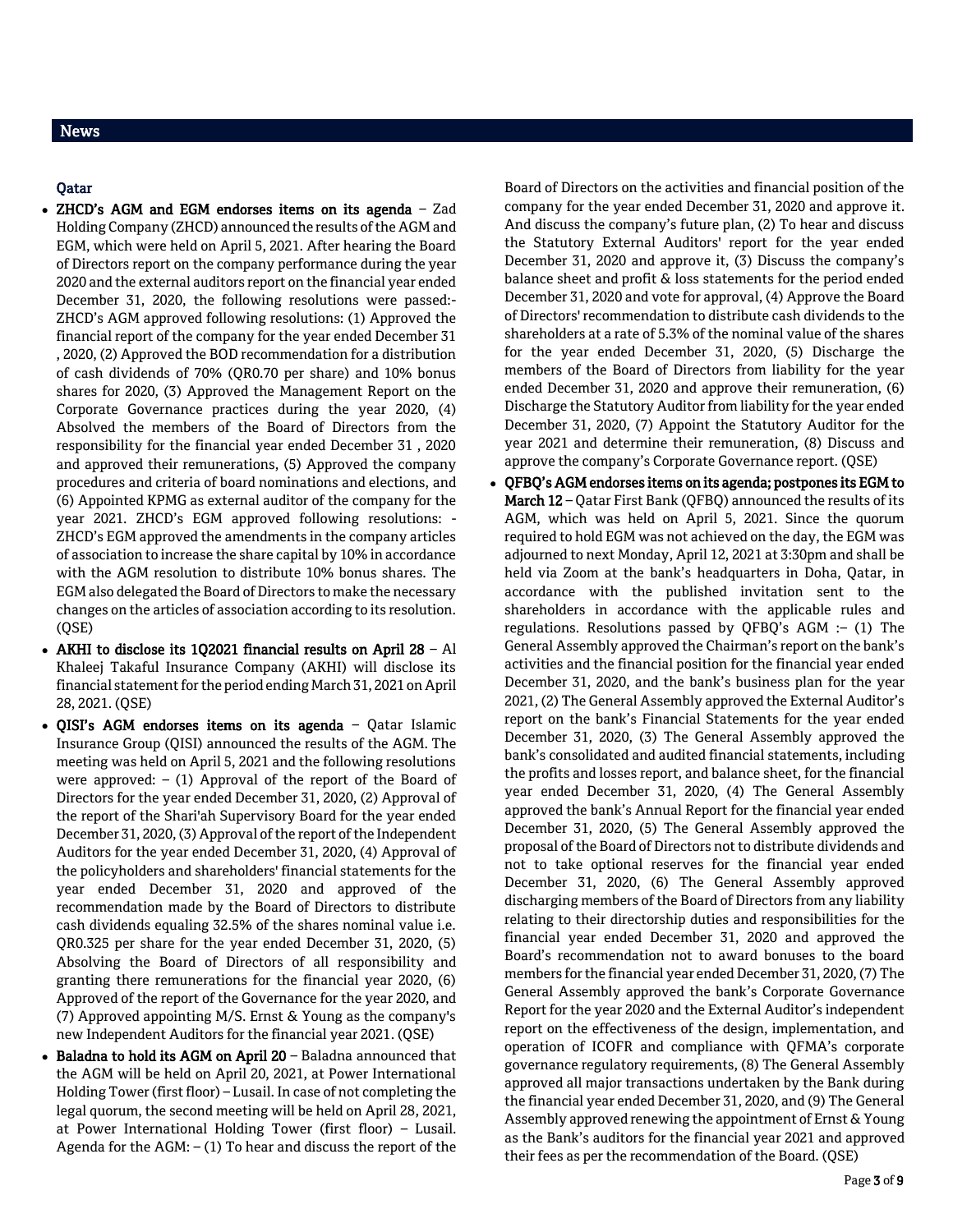- Sheikh Faisal: QFBQ's judicious shift in operating model generates growth – Qatar First Bank (QFBQ) held its annual general meeting (AGM) yesterday virtually via Zoom, which was chaired by Sheikh Faisal bin Thani Al-Thani, QFBQ's Chairman, with the attendance of the Board members, bank's shareholders, and senior management team. Addressing the AGM, Sheikh Faisal said, "Qatar's response to the pandemic-related challenges in 2020 was truly exceptional, having taken timely measures to navigate both economic and healthcare challenges wisely, while providing relief measures to all business sectors during these challenging times. QFBQ's relentless efforts to implement strict internal controls, increase operational efficiency and rationalize expenditures, led to an improved performance, and in reducing overall expenses by 6.9%. In addition to a sustainable fee income stream, a drop in funding costs and a better managed deposits book have all helped improve the bank's balance sheet and overall liquidity position. QFBQ has successfully emerged with a clear vision, and a mission to continue to add value to our shareholders and clients. QFBQ's judicious move to shift towards a new operating model that invests in risk-adjusted yield-generating investment products has generated growth. Our products have helped investors to access the US real estate market through a Shari'ahcompliant platform, which garnered an overwhelming response. The success achieved, and which reflects on all our financial indicators, comes as a result of our effective measures related to corporate governance, in addition to our clear strategic direction, and sourcing of profitable investments, as well as our prudent risk management and well-disciplined execution and monitoring processes." (Gulf-Times.com)
- Qatar's PMI rises MoM to 54.9 in March The latest Purchasing Managers' Index (PMI) survey data from IHS Markit indicated a strengthening rate of expansion in the non-energy private sector economy during March. Growth rates for both output and new orders accelerated considerably during the month and were among the sharpest registered since the survey began in April 2017. Employment rose at the strongest rate in four months, whilst input purchasing increased sharply. Firms were able to keep up with the sustained growth in demand as indicated by backlogs remaining broadly stable during the month. Boosted by the stronger demand environment, firms' expectations improved at the end of the quarter, but there were still signs of pessimism as sentiment remained historically weak. Input prices continued to fall on average, although the rate of deflation eased for the second month in a row. Greater demand for Qatari goods and services allowed firms to raise their selling prices, however. The PMI rose from 53.2 in February to 54.9 in March, with the latest figure the fourth highest ever registered in the survey. Subsector PMI readings indicated that manufacturing was the strongest-performing area in March (58.0), followed by wholesale & retail (56.0), services (53.5) and construction (52.9) respectively. The 1.8-point rise in the headline figure in March was driven by the two largest components: output and new orders, both of which registered the third-fastest expansion in the survey history. Employment and the stocks of purchases components also had positive contributions to the PMI. Staffing rose to four month high while stocked inventories increased marginally. The final component, supplier's delivery times also supported growth in the headline figure (although vendor

performance deteriorated, this impact is inverted in the PMI calculation). Despite companies reporting a notable pick-up in customer numbers in March, the volume of outstanding work was broadly stable as firms were able to keep up with the surge in demand. Purchasing activity meanwhile rose, with the rate of growth the strongest in five months. (Markit)

 $\bullet$  Rising occupancy rates in hotels signal strong recovery – The recovery in Qatar's hospitality sector has gained further momentum as the occupancy rate in hotels in the country has risen sharply in February. The recovery is not only solid but also widespread as hotels of all categories, ranging from Five-star to smaller hotels, have seen surge in occupancy rates and revenue per available room. The occupancy rate of Five-star hotels has jumped to 62% in February 2021 from 51% in January this year, according to the latest report by the Planning and Statistics Authority. The Four-star hotels have also observed the similar trend as the occupancy rate for these hotels has increased to 68% in February from 59% in January this year. The rise has also been witnessed on YoY basis as the occupancy rate was 67% in February in 2020. Similarly, the occupancy rate for Three-star hotels has increased to 82% in February from 70% in January this year. The biggest monthly surge has been witnessed by One and Two-star hotels as the occupancy rate for these hotels has jumped to 81% in February from 38% in January this year. Along with occupancy rate, hotels have also seen increase in Revenue Per Available Room. Improvement in Revenue Per Available Room is a positive signal for hotel industry as it measures a hotel's ability to sell its available rooms at a certain average rate. Revenue Per Available Room for Five-star hotels increased to QR321 in February from QR264 in January while for Four-star hotels, it increased to QR152 from QR128 in January. For Threestar hotels this revenue has increased to QR150 in February from QR115 in January. The rise in the occupancy rate and Revenue Per Available Room in hotels is the result of measures taken by the government, initiatives by hotels and increase in economic activity in the country. (Peninsula Qatar)

### International

- US's Yellen says IMF reserves expansion will benefit poor countries – US Treasury Secretary, Janet Yellen said that a \$650bn increase in International Monetary Fund currency reserves will put significant resources into the hands of the world's poorest countries facing the biggest pandemic needs. Yellen told the Chicago Council on Global Affairs that many advanced economies -- which will get the biggest share of resources from the US-backed Special Drawing Rights allocation -- have indicated a desire and willingness to loan or donate SDRs to poorer countries through IMF facilities. Yellen also said that she doubted that Biden spending initiatives, including a \$1.9tn relief package and a proposed \$2tn infrastructure investment plan, would cause inflationary pressures because the true US unemployment rate was still around 9% due to the coronavirus pandemic. (Reuters)
- Yellen pledges US international cooperation calls for global minimum tax - US Treasury Secretary, Janet Yellen said on Monday that she is working with G20 countries to agree on a global corporate minimum tax rate and pledged that restoring US multilateral leadership would strengthen the global economy and advance US interests. In a speech ahead of her first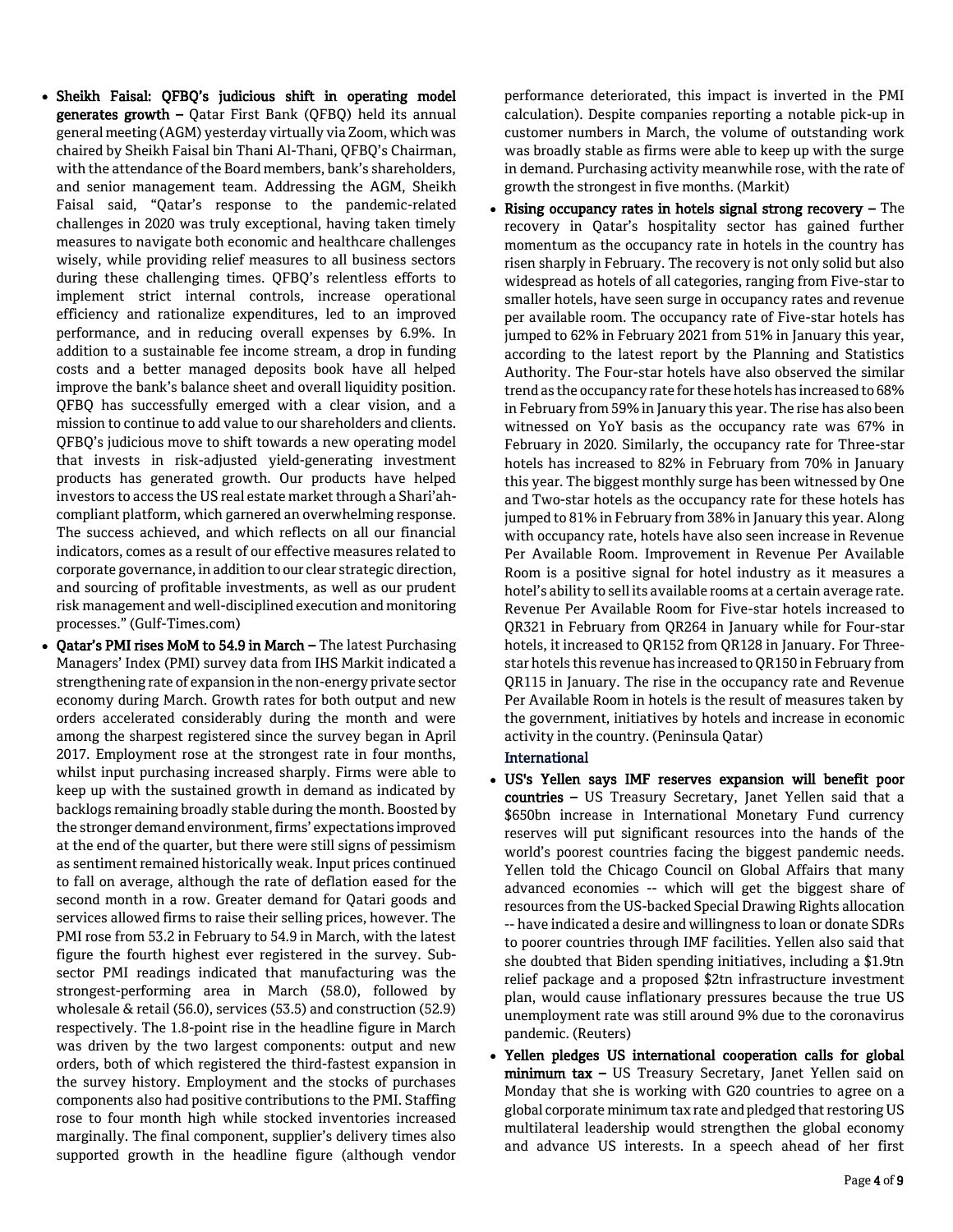International Monetary Fund and World Bank Spring Meetings as Treasury chief, Yellen signaled stronger US engagement on issues from climate change to human rights to tax base erosion. A global minimum tax proposed by the Biden administration could help to end a "thirty-year race to the bottom on corporate tax rates," Yellen told an online event hosted by the Chicago Council on Global Affairs. The proposal is a key pillar of President Joe Biden's \$2tn infrastructure spending plan, which calls for an increase in the US corporate tax rate to 28% while eliminating some deductions associated with overseas profits. Without a global minimum, the United States would again have higher rates than a number of other major economies, tax experts say, while the U.S. proposal could help jump-start negotiations for a tax deal among major economies. World Bank President, David Malpass said finance leaders from the Group of 20 major economies on Wednesday would discuss global tax issues, including for digital services, adding that international attitudes were shifting away from continual tax reductions. (Reuters)

- World Bank Chief expects G20 to extend debt payment freeze through end-2021 – World Bank President, David Malpass said on Monday he expects China, the US and other Group of 20 major economies to extend a freeze in bilateral debt service payments through the end of 2021 when they meet this week. The G20 Debt Service Suspension Initiative (DSSI) has already helped countries defer some \$5.7bn in payments through the end of 2020, with another \$7.3bn in deferred payments expected through June, according to World Bank data. Extending the debt payment freeze through year-end would save even more money that countries could use to combat the COVID-19 pandemic and support their economies, Malpass told reporters, but gave no specific estimate. He said G20 members would probably stipulate that such an extension would be the "last or final" one offered. Doing so would incentivize countries to move toward more "permanent solutions to their debt situations," including through the G20 Common Framework for debt treatments, the World Bank and International Monetary Fund said in a joint paper here prepared for their spring meetings this week. (Reuters)
- $\bullet$  Biden says higher corporate tax will not hurt economy  $-$  US President, Joe Biden on Monday defended his proposal to raise corporate taxes to help pay for his infrastructure spending plans, saying he was not worried the hike would harm the economy and that there was no evidence it would drive business abroad. Speaking to reporters in Washington after spending Easter weekend at the Camp David presidential retreat in Maryland, Biden again took aim at the 50 or 51 corporations on the Fortune 500 list that paid no taxes at all for three years, saying it was time for them to pay their share. Asked if raising the corporate tax rate to 28% from 21% would drive away corporations, Biden said: "Not at all, there's no evidence of that." Biden's predecessor, Donald Trump, and Republican lawmakers cut the corporate rate to 21% in 2017 from 35%. Trump repeatedly promised to tackle the nation's crumbling infrastructure during his presidency but never delivered on that. (Reuters)
- US service sector activity index hits record high in March The seasonally adjusted final IHS Markit US Services PMI Business Activity Index registered 60.4 in March, up from 59.8 in February and above the earlier released 'flash' estimate of 60.0. The rate of output growth signaled was the fastest since July 2014. Service

providers often stated that the stronger expansion in business activity was due to greater client demand and the easing of virus containment restrictions in some states. A measure of US services industry activity surged to a record high in March amid robust growth in new orders, in the latest indication of a roaring economy that is being boosted by increased vaccinations and massive fiscal stimulus. The upbeat survey from the Institute for Supply Management (ISM) on Monday followed news on Friday that the economy added 916,000 jobs in March, the most in seven months. Economic growth this year is expected to be the strongest in nearly four decades. "Vigorous services activity in March sets the stage for robust expansion in the second quarter," lead US Economist at Oxford Economics in New York, Oren Klachkin said. "All the right pieces for a faster services recovery – expanded vaccine eligibility, re-openings, and historic fiscal expansion – are falling into place." The ISM's nonmanufacturing activity index rebounded to a reading of 63.7 last month also due to warmer weather. That was the highest in the survey's history and followed 55.3 in February. (Reuters, Markit)

- US factory orders decline in February New orders for US-made goods fell in February, likely weighed down by unseasonably cold weather, though manufacturing remains strong as the economic recovery regains steam amid an improving public health situation and massive fiscal stimulus. The Commerce Department said on Monday that factory orders dropped 0.8% after surging 2.7% in January. Economists polled by Reuters had forecast factory orders slipping 0.5% in February. Orders increased 1.0% on a YoY basis. Severe weather blanketed large parts of the country, including winter storms in Texas and other parts of the densely populated South region, in the second half of February, disrupting consumer spending, production at factories, home building and sales. But that's all the rear-view mirror. The Institute for Supply Management (ISM) said last week its index of national factory activity jumped in March to its highest level since December 1983. Manufacturing, which accounts for 11.9% of the US economy, has been buoyed by a shift in demand towards goods from services during the pandemic. (Reuters)
- Epiq AACER: US bankruptcies increased in March in sign backlog may be clearing – US bankruptcies surged in March to the highest level in a year, driven by a 41% jump in MoM filings by consumers, data firm Epiq AACER reported on Monday. Overall commercial filings also increased, though the Chapter 11 bankruptcy used by larger companies fell, the firm said. U.S. bankruptcies had declined through much of the pandemic year, a fact Epiq AACER officials suspected was just a delay in filings due to the flow of fiscal support to consumers or even courthouse closures during the peak of the pandemic. That may now be reversing. All noncommercial filings increased by nearly 12,000 in March to just over 41,000, the company reported. (Reuters)
- Japan's soft household spending, wages signal prolonged COVID-19 economic strains – Japan's household spending dropped for a third straight month in February, data showed on Tuesday, as emergency curbs to prevent the spread of the coronavirus hurt consumption and raised the risk of a more prolonged and bumpier economic recovery. Separate data on wages reinforced signs of a challenging growth outlook as policymakers strive to mitigate the consumer and business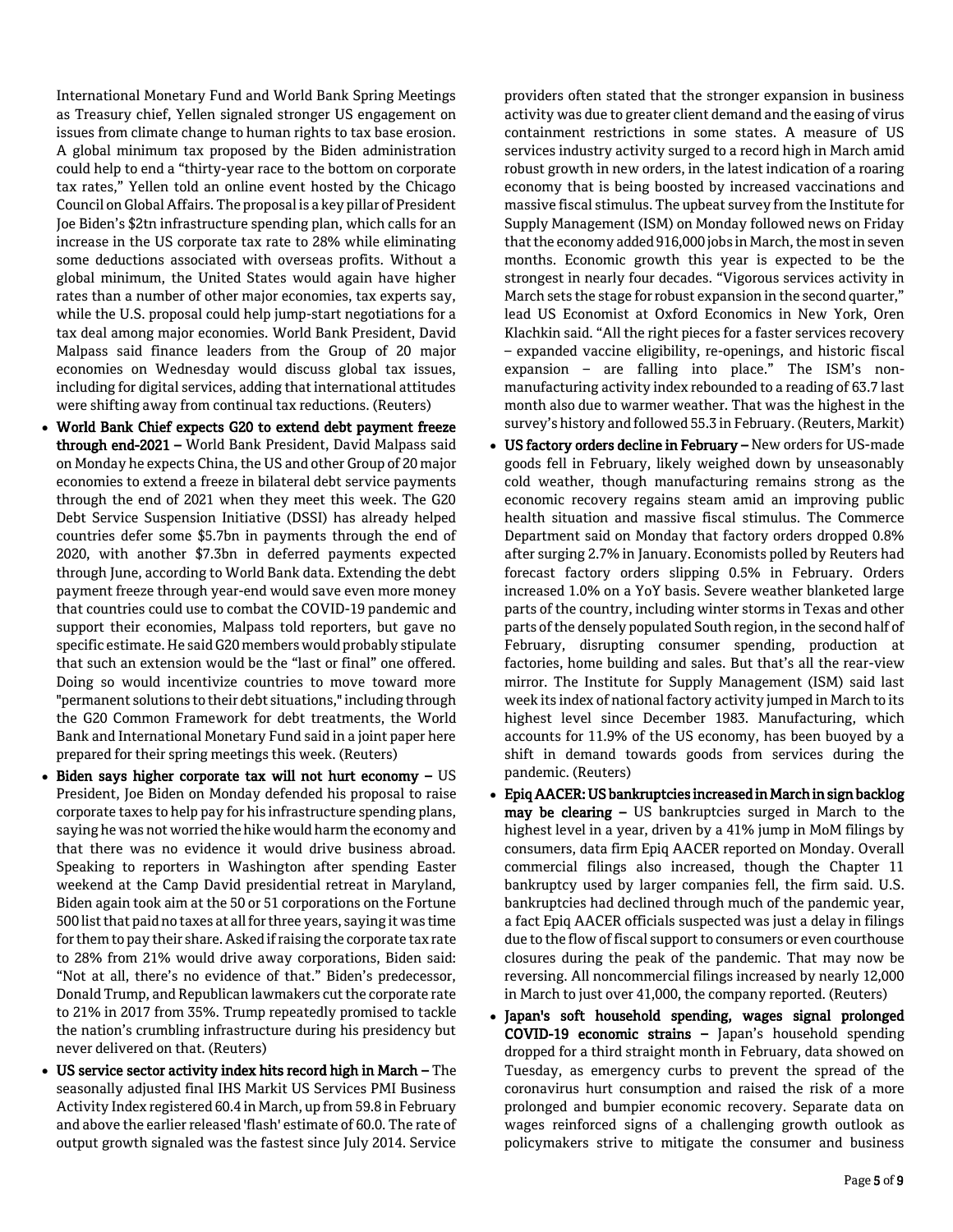impact of the health crisis. Analysts are forecasting an economic contraction in the first quarter as a state of emergency in Tokyo and some other areas to contain a renewed spike in coronavirus cases pressures businesses, especially the service sector such as restaurants and hotels. Household spending dropped 6.6% in February from a year earlier, after a 6.1% decline in January and compared with a median market forecast for a 5.3% fall, government data showed. The major areas of the downturn in spending was seen in travel package tours, eating out and transportation as the pandemic prompted people to change their spending behavior. On the plus side, the MoM figures showed spending up 2.4%, rebounding from a 7.3% fall in January but lagged a forecast of a 2.8% gain. "Consumer spending is expected to pick up in March and April due to pent-up demand after the government's lifting a state of emergency and hopes for the coronavirus vaccine," Senior Economist at Daiwa Securities, Toru Suehiro said. (Reuters)

- Japan Finance Minister backs new SDR allocation Japan would agree on a new allocation of special drawing rights (SDR) as long as the International Monetary Fund (IMF) and World Bank help ensure transparency in providing the increased money for poor countries, Finance Minister, Taro Aso said on Tuesday. "There would be no point to it if SDR expansion is used for paying back debts to China," Aso told reporters after a cabinet meeting, repeating tacit criticism against China's lending practice to lowincome countries. Japan has backed a \$650 billion increase in IMF monetary reserves. Speaking on the eve of a virtual gathering of financial leaders from the Group of Seven rich nations and the G20 major economies this week, Aso welcomed US Treasury Secretary, Janet Yellen's calls for the introduction of a global minimum corporate tax rate. (Reuters)
- China's services sector recovery accelerates in March A recovery in China's services sector picked up speed in March as firms hired more workers and business optimism surged, although inflationary pressures remained, a private sector survey showed on Tuesday. The Caixin/Markit services Purchasing Managers' Index (PMI) rose to 54.3, the highest since December, from 51.5 in February, well above the 50-mark that separates growth from contraction on a monthly basis. Firms reported the sharpest increases in activity and overall sales in three months. New export business continued to contract but at a slower pace. A sub-index for employment rose back into positive territory as businesses hired more workers than they laid off, the survey showed. The findings were largely in line with an official survey released last week. (Reuters)
- India's factory activity slows to seven months low on renewed COVID-19 lockdowns – India's factory activity grew at its weakest pace in seven months in March as renewed lockdowns to curtail a resurgence in COVID-19 cases dampened domestic demand and output, a private survey showed, forcing firms to cut headcount again. Last week, the Indian government advised federal states to try and control the rapid spread of the virus. Tighter restrictions on activity suggest factories could be in for a tough April. The Nikkei Manufacturing Purchasing Managers' Index, compiled by IHS Markit, declined to a seven-month low of 55.4 last month from February's 57.5, but remained above the 50 level separating growth from contraction for an eighth straight month. Despite foreign orders growing at a faster pace in March,

a sub-index tracking overall demand declined to its lowest since August 2020. Output also grew at its weakest pace in seven months. "Survey participants indicated that demand growth was constrained by the escalation of the COVID-19 pandemic, while the rise in input buying was curtailed by an intensification of cost pressures," Economics Associate Director at IHS Markit, Pollyanna De Lima said. (Reuters)

# Regional

- Some Middle East economies start recovering; GDP forecasts revised – Some economies in the Middle East are already starting to recover after months of hardship caused by the coronavirus pandemic, according to a new analysis by PwC. Expectations for GDP have been scaled up for Gulf states like Bahrain and Oman, but trimmed for Saudi Arabia, as new official data have become available recently. Bahrain's real GDP is likely to grow by 3.3% in 2020, up from the 2.3% forecast published in December 2020. Oman's economy is also expected to perform better than previously forecast, with its GDP estimated to be around 1.8%, up from -0.5%. As for Saudi Arabia, real GDP will be around 2.6%, down from 3.1% in the previous estimate. Forecasts for Qatar, Kuwait and UAE have remained the same at 2.5%, 0.6% and 1.3%, respectively. (Zawya)
- OPEC: Global oil demand may be higher in 2H2021 on 'stronger' recovery – Global oil demand is expected to be higher in the second half (H2) of this year, reflecting expectations for a stronger economic recovery with the positive impact of vaccination rollouts, OPEC has said in a report. For 2021, world oil demand growth is expected at 5.9mn bpd, to stand at 96.3mn bpd. In regional terms, OECD oil demand is expected to increase by 2.6mn barrels per day (mbpd) this year to stand at 44.6mn bpd, while non-OECD demand is seen rising by 3.3mn bpd to average 51.6mn bpd, OPEC said in its latest report. Demand for OPEC crude in 2021 is forecast to stand at 27.3mn bpd, around 4.9mn bpd higher than in 2020. Spot crude prices surged by more than 13% in February to their highest monthly average since January 2020. Oil prices were supported by ongoing improvements in oil market fundamentals and a futures market that remained bullish in anticipation of a recovery in demand amid restrained global oil supplies, OPEC said. (Gulf-Times.com)
- Saudi non-oil private sector keeps up steady growth in March Saudi Arabia's non-oil private sector grew for the seventh straight month in March, albeit at a slower pace, with output and new orders expanding more moderately than a month earlier, a survey showed on Monday. The seasonally adjusted IHS Markit Saudi Arabia Purchasing Managers' Index (PMI) fell slightly to 53.3 in March from 53.9 in February, remaining above the 50 mark that separates expansion from contraction. The overall index has fallen from a recent peak of 57.1 in January, indicating the recovery from the COVID-19 pandemic has lost some momentum. "The pandemic and associated restrictions continued to trim new business growth, according to respondents, contributing to a more downbeat outlook for business activity over the next 12 months," Economist at survey compiler IHS Markit, David Owen said. "This largely reflected doubts about clients' willingness to spend as well as the shortterm boost to the economy from the vaccine rollout, with some firms expecting market activity to remain subdued until the second half of the year." The output subindex slipped to 56.2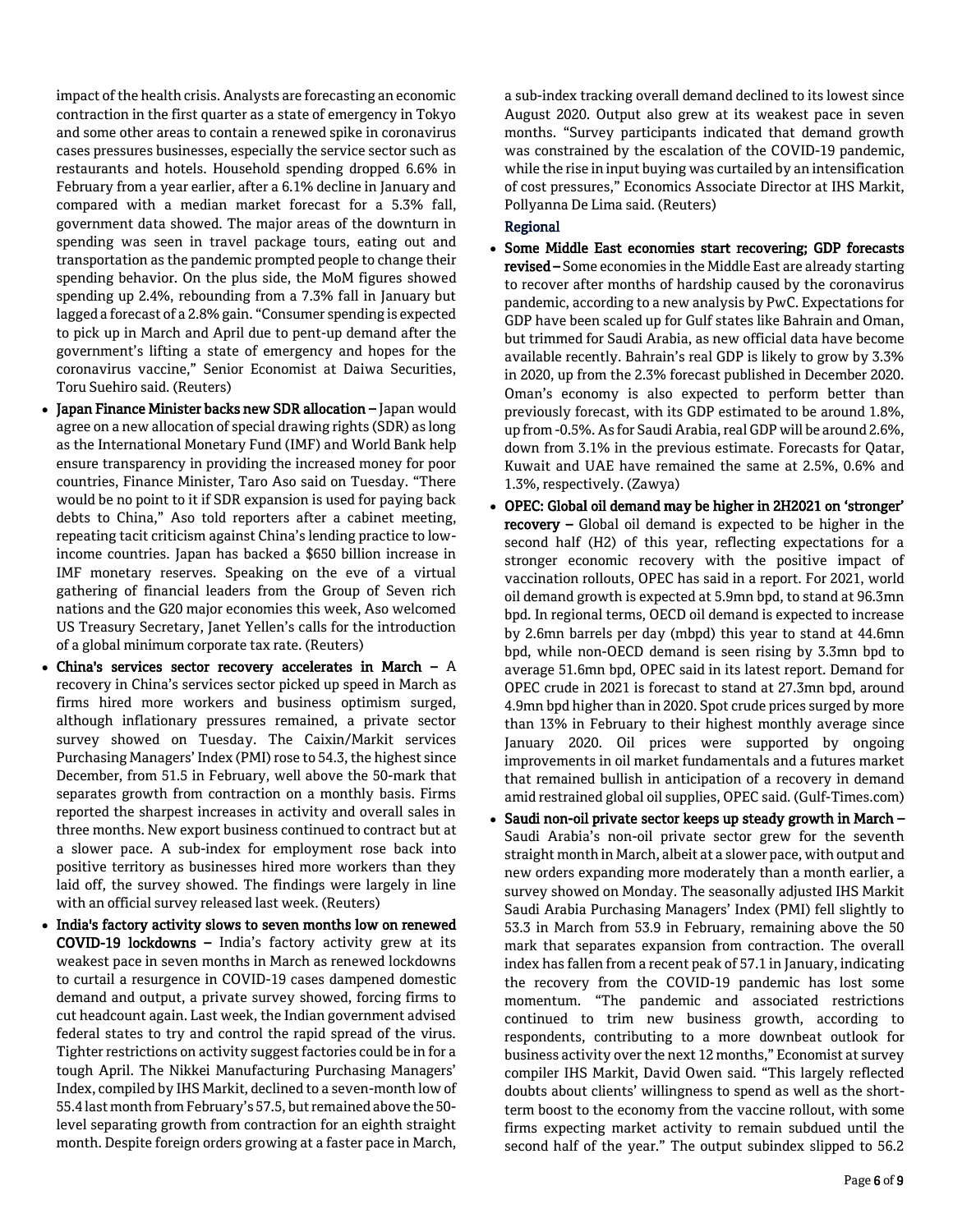from 56.9, dropping further from the 15-month high hit in January and below the series average of 61.5. (Reuters)

- Indian refiners deepen cuts to Saudi oil purchases in May -Indian state refiners will buy 36% less oil from Saudi Arabia in May than normal, three sources said, in a sign of escalating tensions with Riyadh even after the Kingdom supported the idea of boosting output from OPEC and allied producers last week. Energy relations between India, the world's third biggest oil importer and consumer, and Saudi Arabia have soured as global oil prices spiked. New Delhi blames cuts by the Saudis and other oil producers for driving up crude prices as its economy tries to recover from the pandemic. State-run refiners have placed orders to buy 9.5mn barrels of Saudi oil in May, compared with the previously planned 10.8mn barrels, three sources said. The refiners - Indian Oil Corp, Bharat Petroleum Corp, Hindustan Petroleum Corp and Mangalore Refinery and Petrochemicals Ltd - normally buy 14.8mn barrels of Saudi oil in a month. The decision to place nominations for less oil was taken on Monday, within two days of a telephone conversation between Indian oil minister Dharmendra Pradhan and his Saudi counterpart Prince Abdulaziz bin Salman on Saturday, three sources said. (Reuters)
- Apollo said to lead buyout group for \$10bn Aramco deal Apollo Global Management Inc. is leading a group of investors aiming to buy a roughly \$10bn stake in Saudi Aramco's oil pipelines, sources said. The buyout firm's consortium will include US and Chinese investors and has been shortlisted to make a final offer, the people said, asking not to be identified as the matter is private. Aramco, Saudi Arabia's state energy company, has narrowed the pool of bidders and Canada's Brookfield Asset Management Inc. and BlackRock Inc. are no longer involved, the sources said. While the Apollo consortium is currently seen as a leading contender, another bidder could still emerge as the winner, the people said. Aramco, the world's biggest oil company, may choose a winner in the coming weeks, though it could decide not to sell the stake, according to sources. (Bloomberg)
- Saudi Arabia's unpaid tab with metro builders runs into billions – US-based Bechtel Corp. and other international firms are pursuing billions of dollars in unpaid bills from Saudi Arabia's government for work done on the Riyadh metro project, according to five people familiar with the matter. Bechtel is owed around \$1bn for the transport system, a cornerstone of the government's efforts to upgrade the traffic-clogged Saudi capital, according to sources. Companies working on the project, which also involves French, Spanish and Italian firms are pursuing several billions of dollars in unpaid bills in total, two of the people said, with Bechtel owed the most. The overdue payments are related in part to construction delays and cost overruns caused by the coronavirus pandemic, which trapped some workers outside the Kingdom and made it difficult to continue the pace of work on the project, sources said. The payments dispute took on diplomatic overtones last year when the American, French and Spanish embassies in Riyadh raised the matter in a letter to the Saudi government, sources said. (Bloomberg)
- Yanbu Cement Company postpones capital reduction plan amid private sector push – Saudi Arabia's Yanbu Cement Co said on Monday it was postponing a recommendation to decrease its

capital to support Saudi government plans requiring the private sector to invest in the local economy. Yanbu Cement, listed on the Saudi stock exchange Tadawul, had said in January its board had recommended a capital reduction to SR1bn from SR1.575bn as the capital exceeded the company's needs. The capital decrease would have happened by cancelling 36.5% of its shares and compensating shareholders. But the firm decided to postpone the plan "in line with the private sector partnership reinforcement program" announced by Saudi Arabia's Crown Prince Mohammed bin Salman last week, it said in a bourse filing on Monday. (Reuters)

- Anaam signs MoU to acquire 51% of Saudi Wasit Factory Saudi Arabia's Anaam International has signed a non-binding MoU to acquire 51% of Saudi Wasit Factory for Entertainment & Beauty Systems. Wasit factory produces toys, entertainment equipment and accessories. The MoU will be effective for 60 days. (Bloomberg)
- UAE March non-oil private sector growth climbs to 20-month high – The UAE's non-oil private sector grew in March at the fastest pace since July 2019, boosted by new business and a sharp rise in the construction sector, a survey showed on Monday. The seasonally adjusted IHS Markit UAE Purchasing Managers' Index (PMI), which covers manufacturing and services, rose to 52.6 in March from 50.6 in February, hitting a 20-month high and indicating a solid upturn in business conditions but still below the series average of 54.1. The PMI has also now been above the 50.0 no-change mark in each of the latest four months, signaling increased momentum in the economy's recovery. Likewise, business confidence improved to an eight-month high, with vaccine optimism driving confidence in future activity," Economist at survey compiler IHS Markit, David Owen said. The output subindex climbed to 56.3 in March from 51.8 in February, also reaching its highest level since July 2019 but still below the series average of 57.3. (Reuters)
- US, UAE pledge joint effort to finance decarbonization The US and the UAE will work together on coordinating finance to decarbonize the economy, focusing on areas including hydrogen, renewable energy and low carbon urban design, a joint statement said on Monday. US Climate envoy, John Kerry, who is leading efforts to get countries to step up commitments to cutting emissions, during a visit to UAE took part in a Middle East and North Africa (MENA) climate dialogue in Abu Dhabi on Sunday. (Reuters)
- Emirates Development Bank to allocate \$8.17bn for vital companies – The state-run Emirates Development Bank plans to allocate \$8.17bn in the coming years to support companies in sectors considered as priority for the economy, the UAE's Prime Minister, Sheikh Mohammed Bin Rashid Al-Maktoum he said. "The target is to fund 13,500 new companies," said. (Reuters)
- Dubai Mercantile Exchange launches Mideast crude trading platform – The Dubai Mercantile Exchange launched a bilateral trading platform on Monday for companies to trade multiple Middle East crude grades priced against DME's Oman crude futures. The seven grades are: Dubai, Upper Zakum and Murban from the UAE, Basra Light and Basra Heavy from Iraq, Qatar's al-Shaheen and Oman crude, it said in a statement. The platform, called the Alternative Crude Ecosystem (ACE), is aimed at widening the use of DME Oman crude futures as a benchmark for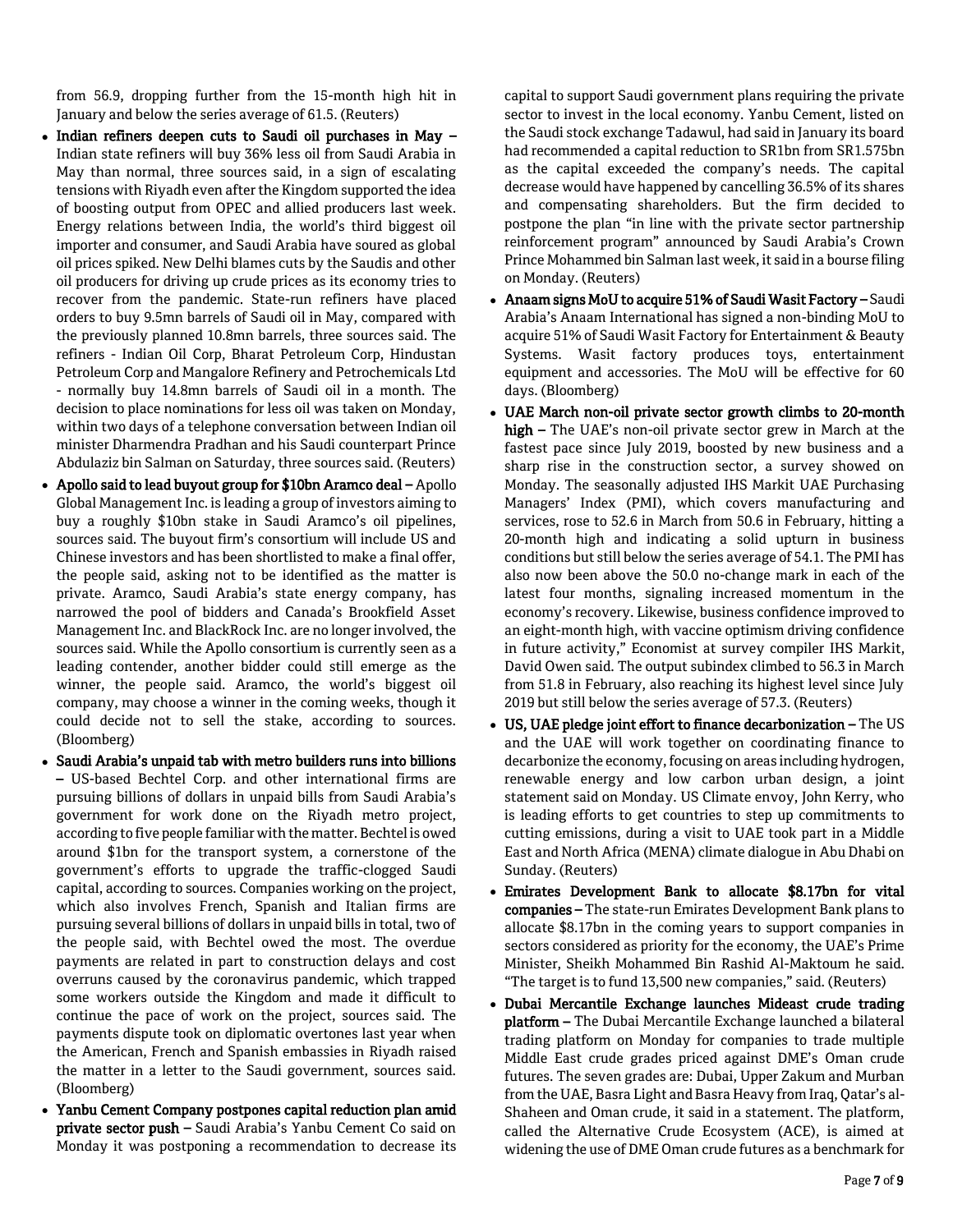Middle East crude. The other alternative is Dubai, operated by S&P. (Reuters)

- Dubai Islamic Bank plans to sell AT1 Islamic bonds Dubai Islamic Bank (DIB), the UAE's largest Islamic lender, plans to tap the international debt markets with US dollar -denominated Additional Tier 1 (AT1) Sukuk, or Islamic bonds, as soon as this week, two sources said on Monday. AT1 bonds, the riskiest debt instruments banks can issue, are designed to be perpetual in nature but issuers can call them after a specified period. DIB, which raised \$1bn via AT1 Sukuk in November, did not immediately respond to a request for comment. (Zawya)
- Abu Dhabi's Al Hail Holding acquires wealth management firm Allied Investment Partners - Abu Dhabi-based investment company Al Hail Holding has completed the acquisition of wealth and asset management firm Allied Investment Partners (AIP). With the acquisition, AIP is now a "fully local" financial services company, according to Chairman of AIP, Hamad Jassim Al Darwish. The company is currently developing new products targeting investors in the region. Al Hail Holding, whose portfolio spans across various sectors, including financial services, healthcare, education, infrastructure, retail and real estate, did not disclose the value of the acquisition. Established in 2007, the acquired company is licensed by the Securities and Commodities Authority in the UAE to provide asset management, alternative investments, wealth management, corporate finance and investment banking advisory services. "We are excited about this acquisition and the new board of directors which consists of reputable and experienced directors, which will also provide direction and guidance towards achieving AIP's vision," Managing Director of AIP, Iyad Abu Hweij said. (Zawya)
- Kuwait's February consumer prices rise 3.03% YoY Kuwait's consumer prices rose 3.03% in February YoY, according to the Central Statistical Bureau. The consumer prices rose 0.17% MoM. (Bloomberg)
- Oman to ban entry of visitors from April 8 Oman will only allow citizens and residents to enter the Gulf Arab state from April 8 following an increase in COVID -19 cases that is pressuring the health care system, the country's coronavirus committee said on Monday. The committee also extended an evening ban on all commercial activities until the end of the Muslim fasting month of Ramadan, which is due to start in mid -April this year, according to a statement on state media. (Reuters)
- Oman sells OMR65.6mn 28-day bills at yield 0.652% Oman sold OMR65.6mn of 28 -day bills due on May 5. The bills were sold at a price of 99.95, have a yield of 0.652% and will settle on April 7. (Bloomberg)
- Bahrain sells BHD70mn 91 -day bills at yield 1.2% Bahrain sold BHD70mn of 91 - day bills due on July 7. The bills were sold at a price of 99.697, have a yield of 1.2% and will settle on April 7. (Bloomberg)